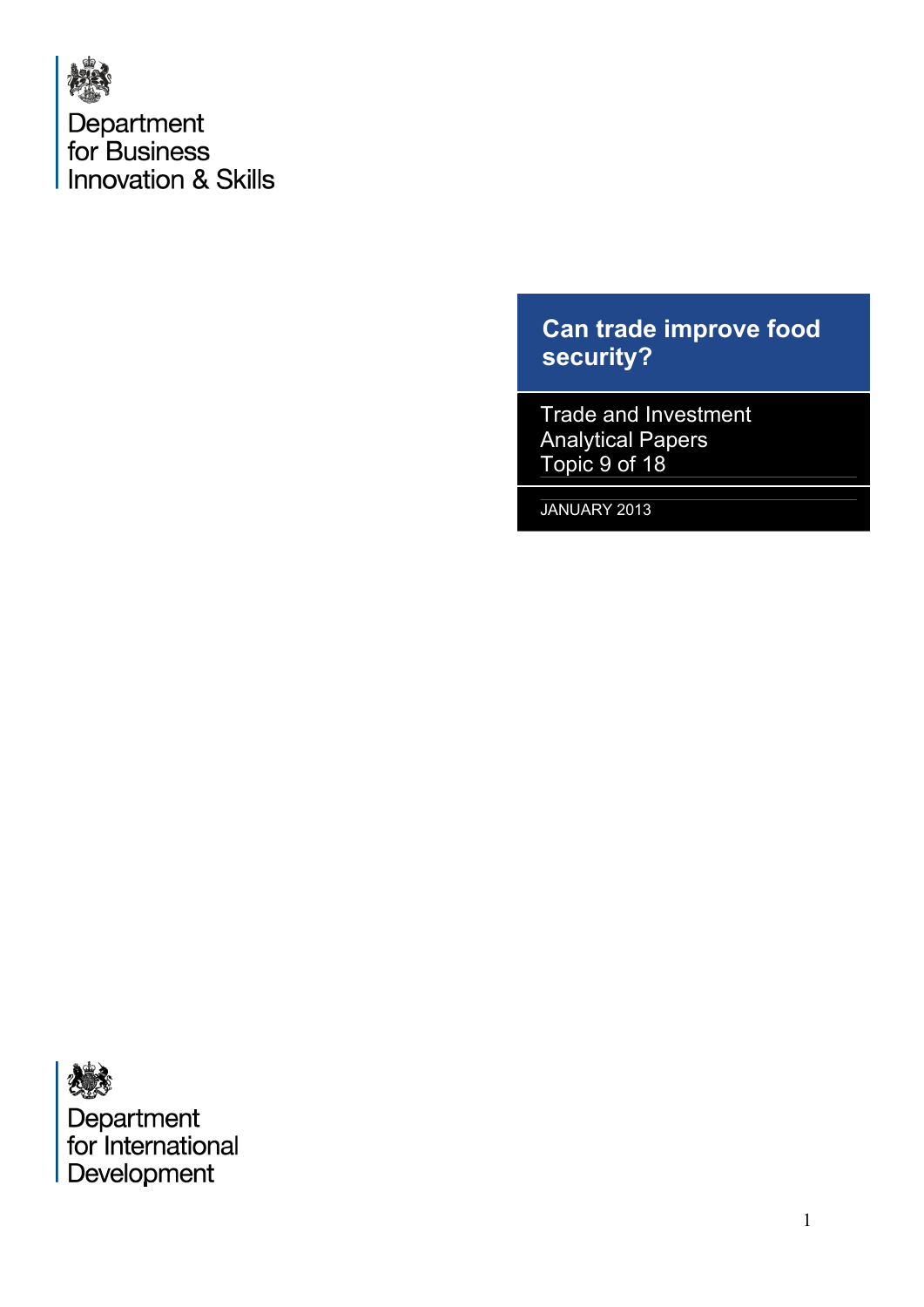# **Contents**

<span id="page-1-0"></span>

| <b>CONTENTS</b>                                                                       | $\overline{2}$ |
|---------------------------------------------------------------------------------------|----------------|
| <b>INTRODUCTION</b>                                                                   | 3              |
| <b>SECTION 1. WHY IS FOOD SECURITY IMPORTANT?</b>                                     | 3              |
| a. the current situation                                                              | 3              |
| b. defining food security                                                             | 4              |
| c. future trends for food security                                                    | 5              |
| <b>SECTION 2: HOW CAN TRADE HELP WITH FOOD SECURITY?</b>                              | 6              |
| a. trade will increase incomes                                                        | 6              |
| b. trade will increase the physical availability of food at a global and local level  | 7              |
| c. trade will have an impact on prices                                                | 8              |
| <b>SECTION 3: HOW CAN GOVERNMENTS ENSURE TRADE WORKS FOR FOOD</b><br><b>SECURITY?</b> | 11             |
| a. supporting trade reforms                                                           | 11             |
| b. supporting complementary policies to trade                                         | 12             |
| <b>CONCLUSION</b>                                                                     | 15             |
| <b>TRADE AND INVESTMENT ANALYTICAL PAPERS</b>                                         | 16             |
| <b>Figures and Tables</b>                                                             |                |

| Figure 1<br>Figure 2<br>Box 1 | Food price rises, 2000-2012                                             |    |
|-------------------------------|-------------------------------------------------------------------------|----|
|                               | Global market in staple grains<br>Providing a stable policy environment | 14 |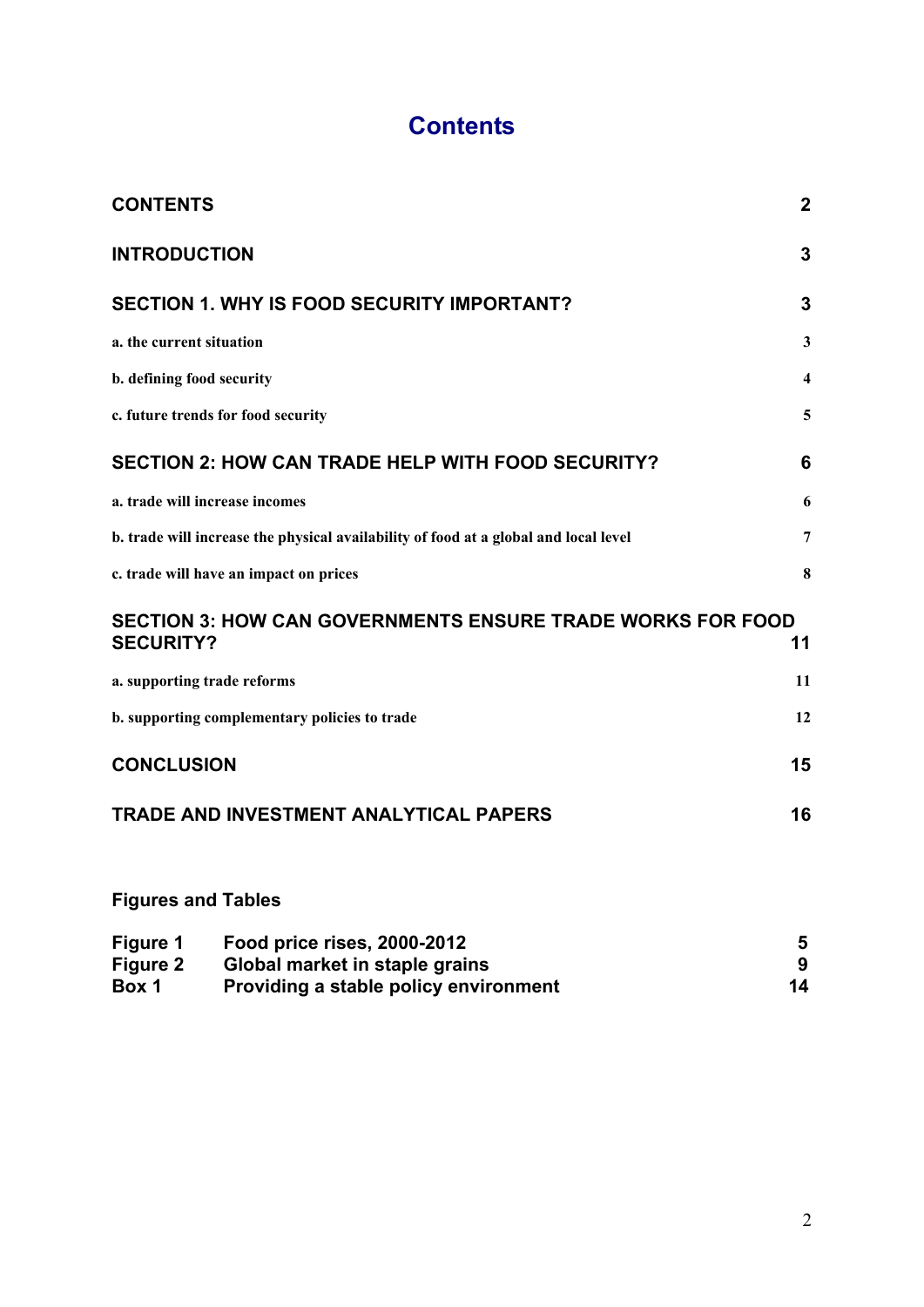# **Can Trade Improve Food Security?**

## <span id="page-2-0"></span>**Introduction**

This paper is number 9 of 18 analytical papers written to support the conclusions of the Government's 20[1](#page-2-3)1 Trade and Investment White Paper.<sup>1</sup> These papers allow some topics to be discussed at greater depth than was possible in the White Paper. The Trade and Investment White Paper's position on food security is that:

*'Effective trade linkages can help to secure stable food supplies, enabling imports to meet shortfalls in local production and can mitigate price volatility through better functioning markets'.* 

This note will explore firstly why food security matters, secondly how trade can contribute to food security, and thirdly how governments can help trade achieve its potential to increase food security.

It concludes that both domestic and international trade's greatest contribution to food security is by helping to raise incomes, thereby increasing the ability of households to purchase food. Trade also helps by balancing supply and demand, encouraging greater productivity, and by stabilising prices, particularly when trade barriers do not distort markets. However trade policy is just one tool of many to help increase food security.

# <span id="page-2-1"></span>**Section 1. Why is food security important?**

## <span id="page-2-2"></span>*a. the current situation*

There are currently an estimated 870 million people without enough food to eat, of which 300 million are in South Asia and [2](#page-2-4)35 million in Sub-Saharan Africa (SSA).<sup>2</sup>

Food and nutritional insecurity can have devastating consequences; if a child does not receive adequate nourishment in the womb and until the age of two, the mental and physical consequences will be irreversible. The effects can even be passed on to their own children. Malnourishment can result in low energy levels reducing the ability to learn, work and fight off diseases. $3$ 

<span id="page-2-3"></span><sup>&</sup>lt;u>.</u> <sup>1</sup> <http://www.bis.gov.uk/policies/trade-policy-unit/trade-white-paper>Trade and Investment for Growth, 2011. BIS

<span id="page-2-4"></span> $2$  FAO: 2012 State of Food Insecurity in the World.

<span id="page-2-5"></span> $3$  As well as the diversion of income from schooling or health investments, or the selling of assets, to purchase food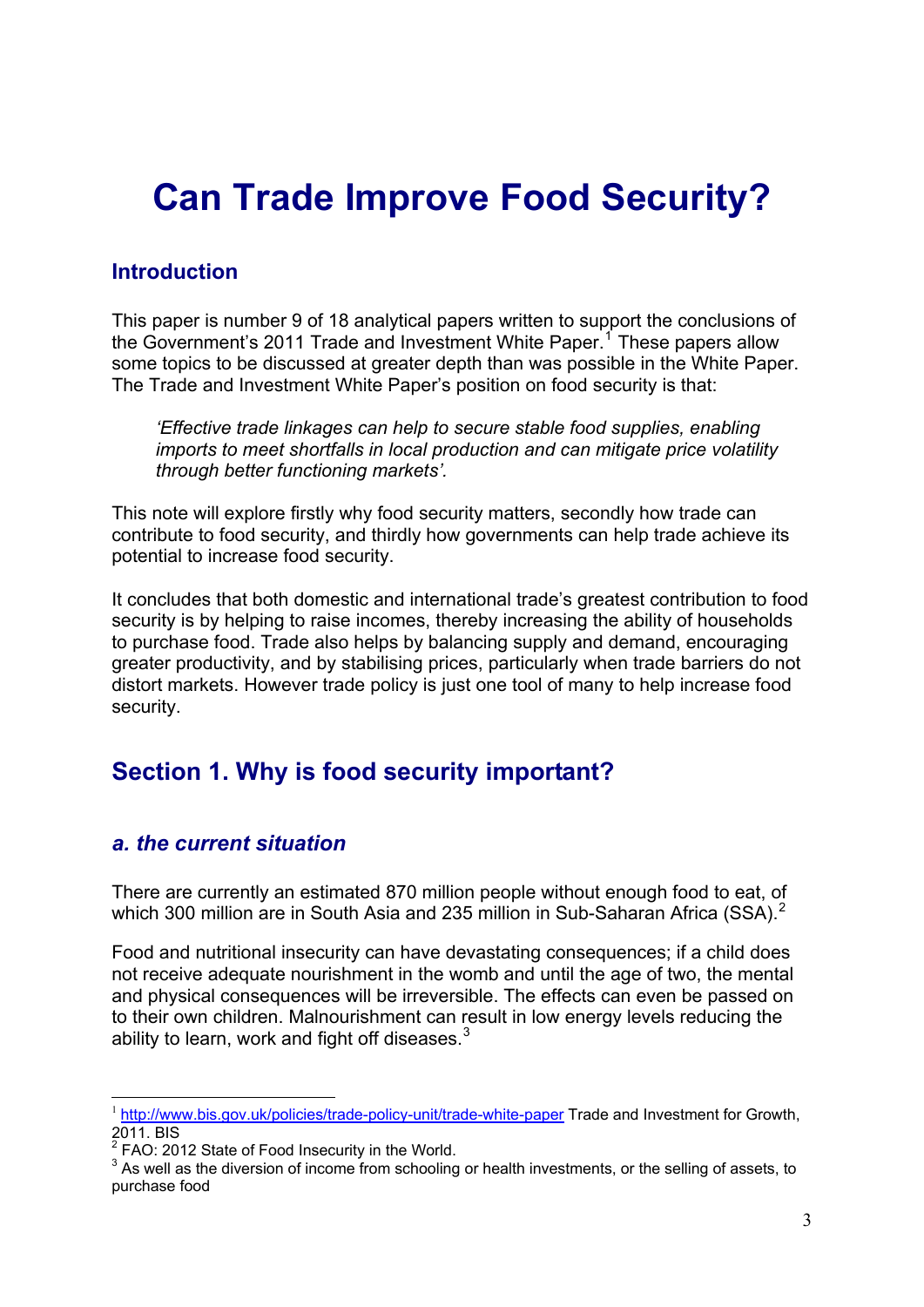Hunger and under-nutrition are closely linked with poverty. The world currently produces enough food for everyone, but not everyone can afford to buy it. However, even in countries where incomes have risen the expected reduction in malnourished children has not always occurred.<sup>[4](#page-3-1)</sup>

## <span id="page-3-0"></span>*b. defining food security*

The Food and Agricultural Organisation (FAO) defines food security as:

 '*when all people, at all times, have physical and economic access to sufficient, safe and nutritious food to meet their dietary needs and food preferences for an active and healthy life*'.[5](#page-3-2)

This definition captures the point that the quality, variety and use $<sup>6</sup>$  $<sup>6</sup>$  $<sup>6</sup>$  of the food matters</sup> as well as the quantity. It also makes the point that the supply of food needs to be constant and nutritionally adequate both at a global and local level. Global supply is currently sufficient, but the distribution of that supply is not, and this is primarily because the effective demand for food at current prices is lacking, as some people cannot afford to purchase food. To address this problem the focus needs to be on raising the incomes of the poor and making sure food markets work well.<sup>[7](#page-3-4)</sup>

For example a poor household in rural Tanzania will be food insecure if their income is insufficient to allow them to purchase enough nutritious food on top of whatever they can produce themselves. This food insecurity may be due to low wages, poor productivity of their own subsistence farming, poorly functioning markets due to a lack of infrastructure such as roads and communications, or a shortage of food in the area which raises food prices locally. In contrast most households in the UK are food secure as food prices are relatively low compared to wages, and markets function well ensuring there is a constant supply of food at affordable prices.

Food security is not the same as self-sufficiency; a person, country or region does not need to produce food so long as they have the means to purchase it. Trade allows a household or country to make a choice as to whether it is more appropriate to produce food oneself, or produce and sell something else and then buy food. Most developed countries have made the transition to smaller agriculture sectors, (relative to the rest of the economy), and a greater reliance on global markets. However in many developing countries, where agriculture plays a much bigger role, people are

<span id="page-3-1"></span><sup>1</sup>  $4$  This can be due to an increase in inequality with the poorest incomes failing to grow in line with the national average, or a lack of clean water, micro-nutrients or poor health leading to the inability to properly absorb and 'utilise' the food.

<span id="page-3-2"></span> $\overline{5}$  FAO, 2006

<span id="page-3-3"></span> $6$  Utilisation of food is commonly understood as the way the body makes the most of various nutrients in the food. Sufficient energy and nutrient intake by individuals is the result of good care and feeding practices, food preparation, diversity of the diet and intra-household distribution of food. Combined with good biological utilization of food consumed, this determines the *nutritional status*  of individuals. FAO 2008: An Introduction to the Basic Concepts of Food Security.

<span id="page-3-4"></span> $<sup>7</sup>$  Increasing food production and reducing market inefficiencies would also help reduce the price of</sup> food as long as the market price effectively reflected the increase in supply.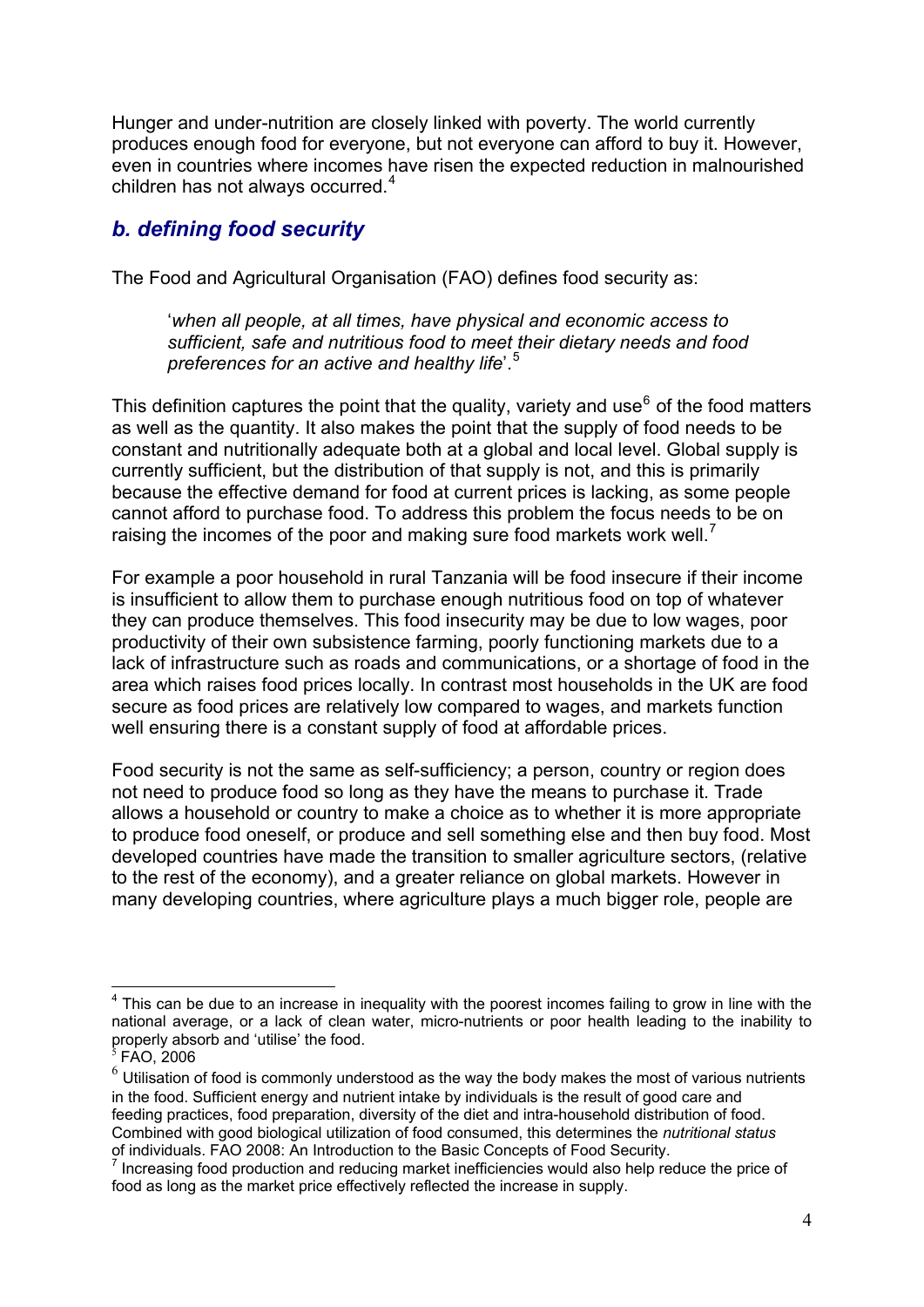still, on average, net consumers of food. For example over 50% of smallholders in many countries in East and Southern Africa are net food buyers.<sup>[8](#page-4-2)</sup>

People who are food insecure over a significant period of time, experience 'chronic food insecurity'.<sup>[9](#page-4-3)</sup> However there can be times when prices rise temporarily to very high levels which can result in many more people becoming temporarily food insecure. This is discussed in Section 2 (c).

#### <span id="page-4-0"></span>*c. future trends for food security*

Food security is a topical subject given recent high and volatile international food prices. Figure 1 highlights the rise in 2008 for maize, wheat and rice and again in 2010/11 and in 2012 for maize and wheat. The poor are particularly vulnerable to food price increases and are disproportionately affected, given they spend relatively more of their income on food.<sup>[10](#page-4-4)</sup> (For every dollar spent in Tanzania, 73 cents is spent on food, contrasted with just ten cents in the US).  $11$ 

<span id="page-4-1"></span>

**Figure 1: Food price rises from 2000-2012** 

<span id="page-4-2"></span><sup>&</sup>lt;sup>8</sup> While some poor small-holders will benefit from price rises, the price rise will need to be specifically in the crop they produce and assume they have an excess of production. Smallholder market participation: Concepts and evidence from eastern and southern Africa. Christopher. B. Barrett, 2007

<span id="page-4-3"></span> $\degree$  The FAO define this as when people are unable to meet their minimum food requirements over a sustained period of time. FAO 2008: An Introduction to the Basic Concepts of Food Security.  $10$  Wheat is a staple crop in many developing countries in the Middle East, North Africa and South Asia while maize is particularly important in Southern and East Africa.

<span id="page-4-4"></span> $11$  Regmi and Seale (2010). Typically in low income countries, expenditure on food is over 50% of income.OECD, 2012.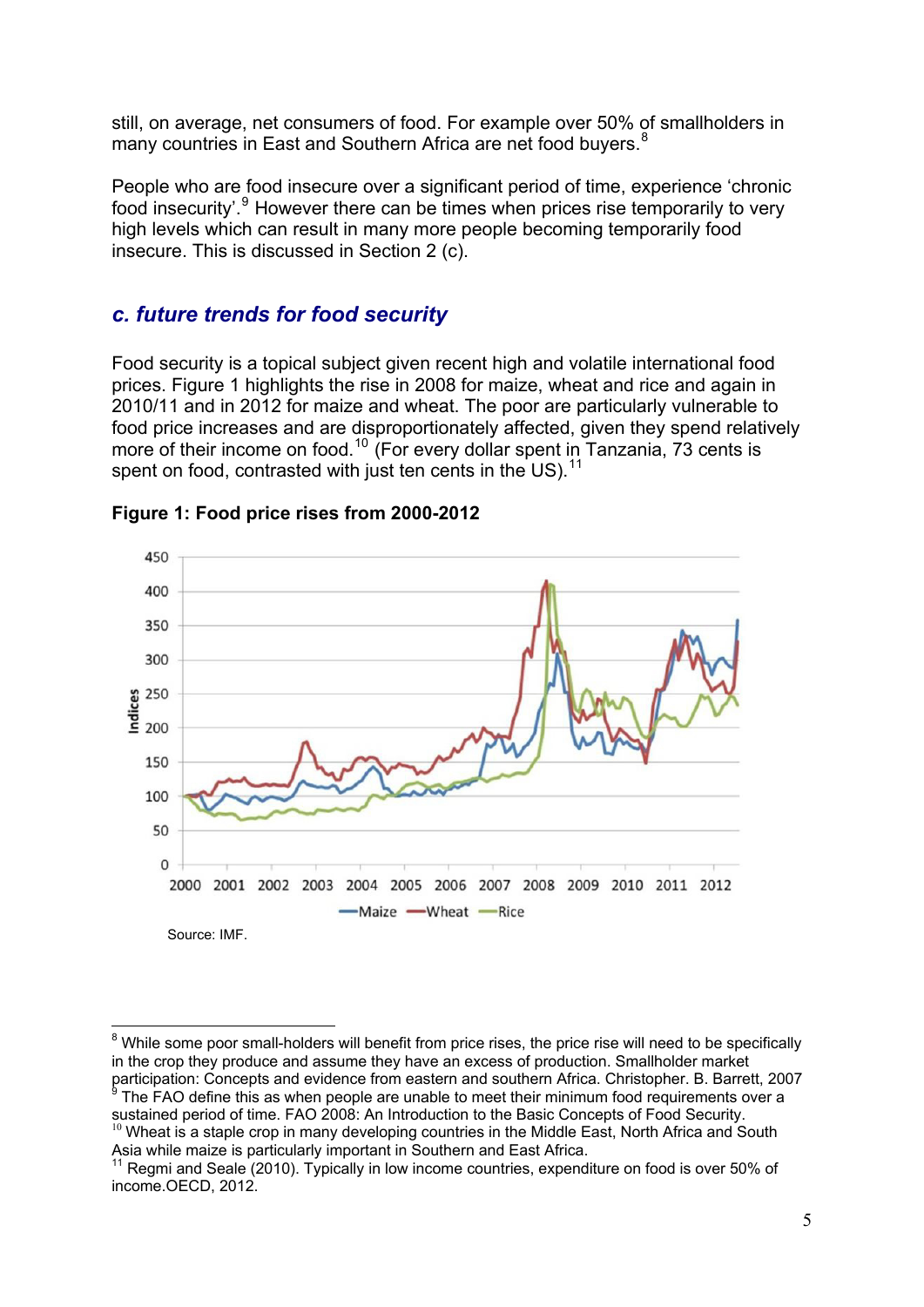The long-term global challenge of producing sufficient food for a growing global population with changing dietary patterns, at the same time as confronting climate change and resource limitations, will make food security an increasing preoccupation for governments.[12](#page-5-2) A significant increase in agricultural productivity is required. In addition reductions are needed in food wasted through storage and transportation in developing countries and excess consumption and consumer waste in developed countries. (It is estimated that each person in Europe and North America throws away over 100 kg of food a year compared to under 10 kg in Africa and Asia). $13$ 

The challenge of climate change has led to the search for low carbon sources of energy such as biofuels. Biofuel policy is increasingly linked to food security given the substitutability of some foods for sources of energy. Cereals, sugar and oil crops, as well as soya, can all be turned into alternatives to oil-based fuel. This can put pressure on agriculture crop prices and is discussed in Section 3(b).

# <span id="page-5-0"></span>**Section 2: How can trade help with food security?**

Trade can be at the global or regional level or within a country. Trade can support food security objectives through its impact on incomes, availability (or access) and prices (levels and volatility) :-

#### <span id="page-5-1"></span>*a. trade will increase incomes*

As it increases the productivity of all trading nations as they specialise where they have a 'comparative advantage' compared to other countries; be this in goods that require cheap labour rates, services that require a highly skilled workforce, or on products that require plentiful land and water. A food surplus country such as New Zealand, can export food and in turn use the funds generated to import manufactured goods more cheaply than it could produce itself. This increased productivity supports economic growth, jobs and incomes and hence the ability to purchase food. The White Paper made this link explicit when it said:

 '*Evidence from a broad sample of OECD countries indicates that an increase of 10% in trade openness translates into an increase of around 4% in income per person.'* 

 *'According to the World Bank, in the 1990s per capita income grew more than three times faster for developing countries that had lowered trade barriers than for those that had not.'[14](#page-5-4)* 

<span id="page-5-2"></span> $12$  The UN predicts the global population will rise from over 7 billion now to over 9 billion by 2050. OECD, 2012: Global Food Security: Challenges for the Food and Agriculture System. TAD/CA/APM/WP(2012)18.

<sup>13</sup> OECD, 2012

<span id="page-5-4"></span><span id="page-5-3"></span><sup>14</sup> <http://www.bis.gov.uk/policies/trade-policy-unit/trade-white-paper>Trade and Investment for Growth, 2011. BIS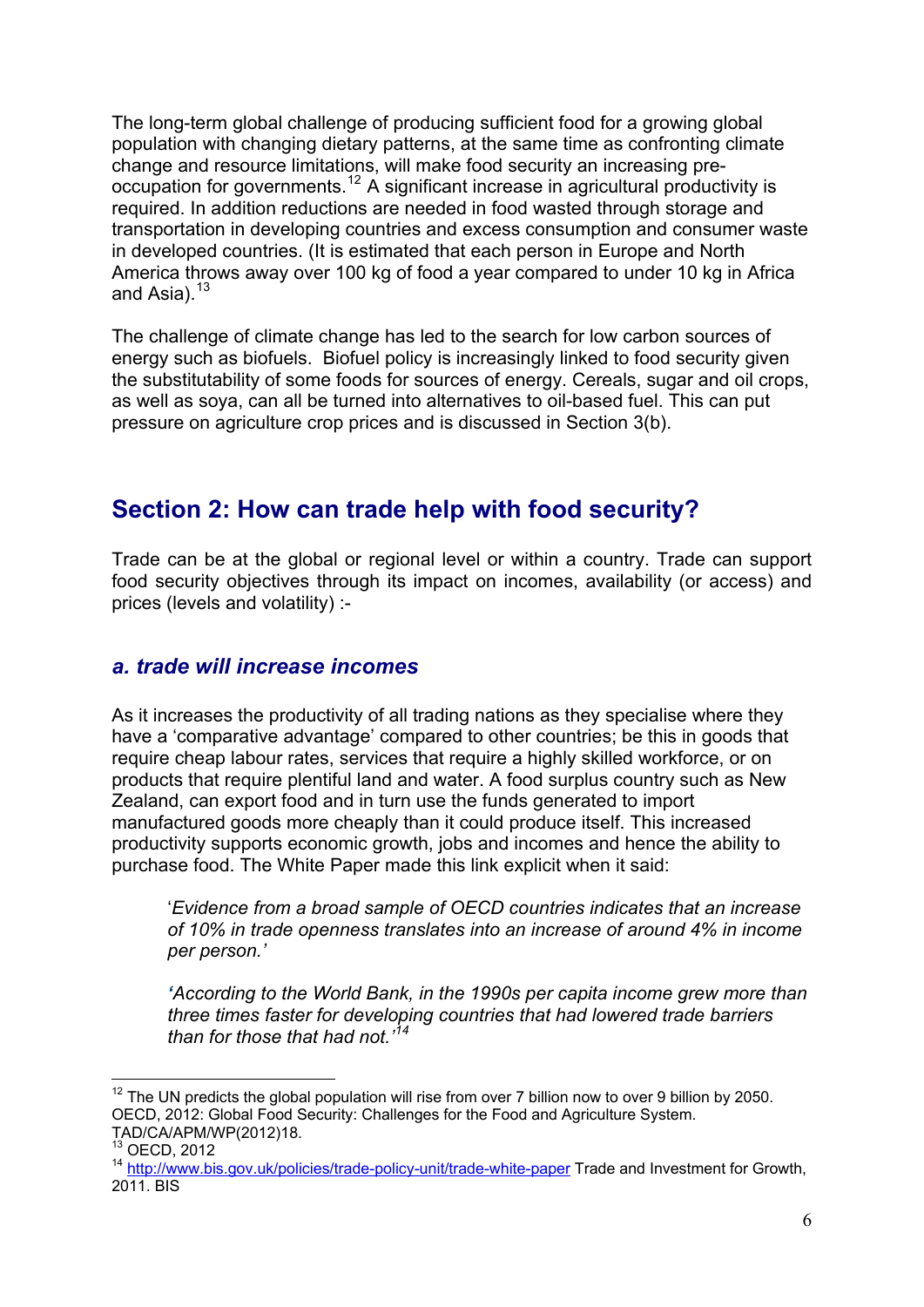Analytical paper, no.2, in this series, '*Economic openness and economic prosperity*' explores these issues further, as well as the adjustment costs that trade can sometimes imply.<sup>[15](#page-6-1)</sup> A recent OECD paper<sup>[16](#page-6-2)</sup> concluded that it is trade's relationship to growth and incomes that makes the biggest contribution to food security.

#### <span id="page-6-0"></span>*b. trade will increase the physical availability of food at a global and local level*

- as it helps balance supply and demand. For example Yemen has extremely scarce water supplies and cannot grow sufficient wheat to meet the needs of its population. However it can sell the oil it produces and use the proceeds to buy grain. There are many countries that rely on trade in food to fulfil their essential needs, including the UK. All countries benefit from a more diverse supply of nutritious food which could not be grown locally thanks to trade<sup>[17](#page-6-3)</sup>
- as it increases the incentives to produce more. With access to global demand producers can sell their surplus food, scale up production, and increase their efficiency through economies of scale. This will increase returns, lower costs, and reduce waste
- as it allows agricultural goods to be produced in the most efficient and sustainable manner for a given set of resources such as land, water, chemicals, labour, energy and sunshine. This will become increasingly important as climate change affects agriculture-producing countries. With free trade, countries that can produce food in the most efficient way, can specialise in producing food, rather than countries that receive the most agricultural support and protection from their governments
- as it reduces costs, through the sharing of technology and knowledge of efficient agricultural production techniques and equipment. There is currently a significant gap in agriculture productivity between Sub-Saharan Africa and developed countries; trade and investment could help close this gap and raise agricultural yields

<span id="page-6-1"></span><sup>&</sup>lt;sup>15</sup> [http://www.bis.gov.uk/policies/trade-policy-unit/trade-white-paper/white-paper-analytical-papers.](http://www.bis.gov.uk/policies/trade-policy-unit/trade-white-paper/white-paper-analytical-papers) Economic Openness and Economic Prosperity, 2011

<sup>&</sup>lt;sup>16</sup> OECD, 2012: Global Food Security: Challenges for the Food and Agriculture System.

<span id="page-6-3"></span><span id="page-6-2"></span> $17$  There are currently 31 net food-importing countries (NFICs) in addition to 48 Least Developed Countries who are recognised by the WTO as being particularly vulnerable to food price changes. While most countries' domestic production is the main source of domestic consumption, for some countries trade in agriculture produce is extremely important.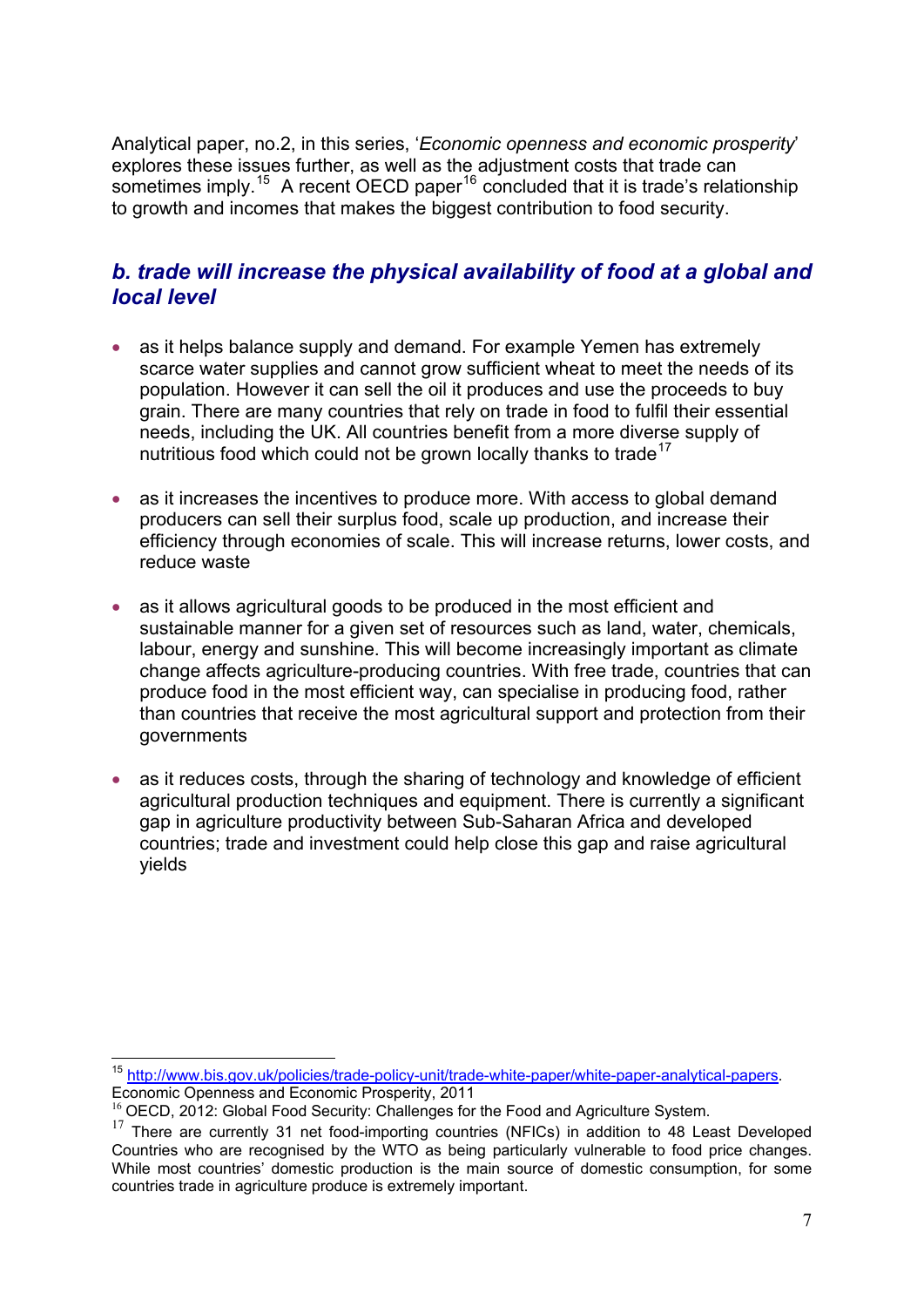#### <span id="page-7-0"></span>*c. trade will have an impact on prices*

• through diversifying risk

Global production of a particular food crop is less variable than production in an individual country. Crop failures in one country will have a reduced impact when the country is open to global trade as the price change can be shared among more consumers and thereby diluted. This is particularly relevant given agriculture's vulnerability to random shocks from drought, disease and pests. It is also helped by the localised nature of these shocks; drought in the US is unlikely to affect Thailand, which can then potentially compensate for any drop in supply from the US. Even large countries such as China and India, would benefit from free trade. The World Bank estimates that if there were 100% free trade in global rice production, the variation in rice price would reduce by 40% for China and 60% for India with the benefits for smaller countries even higher.<sup>[18](#page-7-1)</sup> While a country open to trade is exposed to all international price fluctuations, these would be far less severe than in a country pursuing a self-sufficiency path and trying to rely on domestic food production alone.

• Through market structure.

However there can be times when the international system does pass on significant price rises as shown in Figure 1. This is partly due to the 'thin' structural nature of global trade in agriculture; only 25% of agricultural production is traded (compared to 50% of industrial goods), and under 10% of this trade is in basic goods such as rice, soya, maize and wheat as shown in Figure 2.

<span id="page-7-1"></span><sup>&</sup>lt;u>.</u> <sup>18</sup> Wright, B.D. (2012) 'International Grain Reserves and Other Instruments to Address Volatility in Grain Markets.' The World Bank Research Observer, 27 (2):222-260.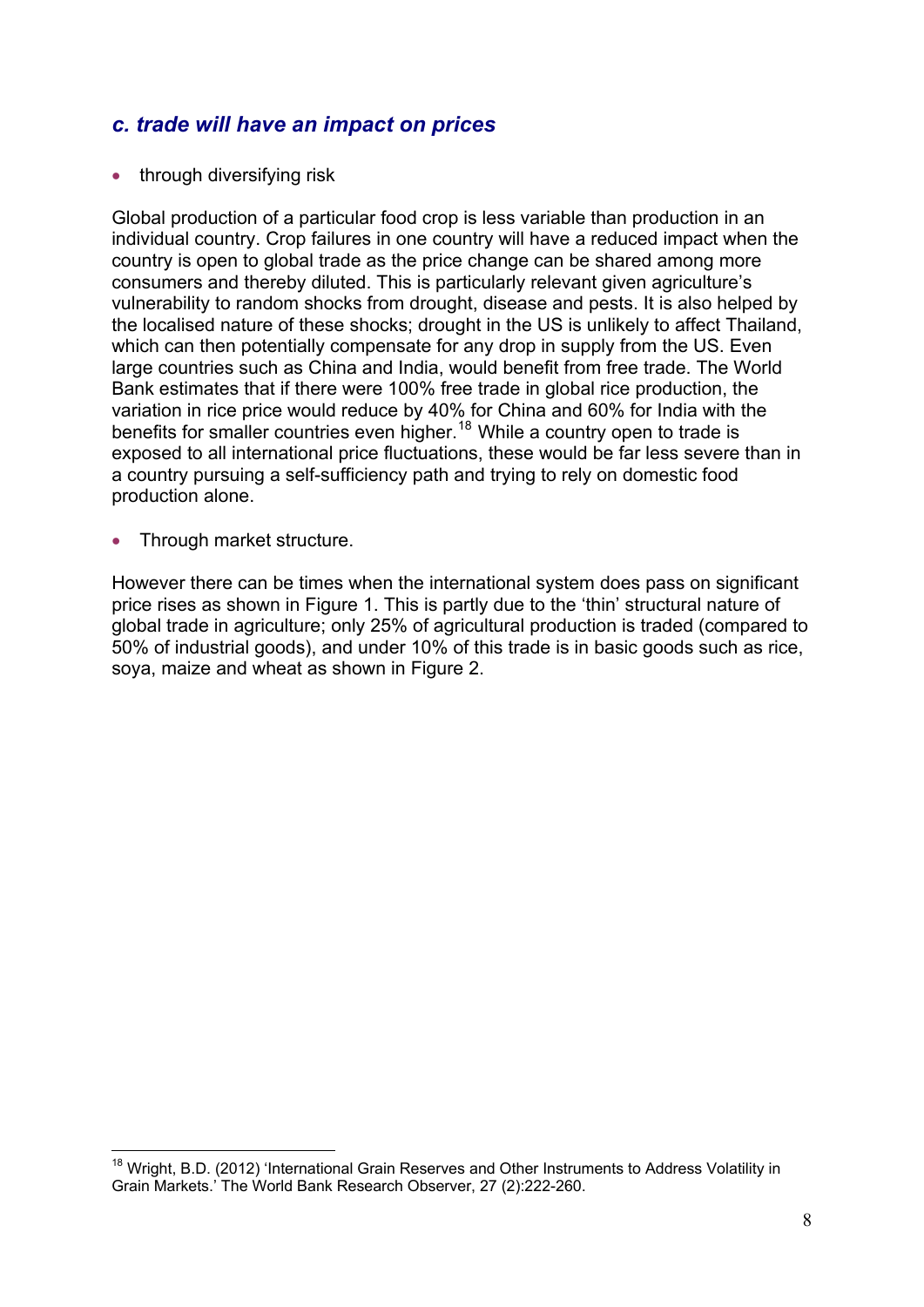

<span id="page-8-0"></span>**Figure 2. Percentage of global grain production traded globally.** 

More trade in basic crops would help smooth out price fluctuations as deeper markets are less sensitive to price changes. Price falls can be particularly damaging for producers who have a slow supply response, while price rises will hurt consumers particularly when there is no appropriate alternative food that can be purchased at a lower price. A decline of just 2% in milled rice production, is equal to 28% of world trade in rice (only 5-7% of rice produced is traded). This market thinness is magnified when there is also a high concentration of export suppliers (or dominant companies); currently just six countries account for 90% of rice exports. Therefore, only a fraction of the benefits of trade are realised as many countries are not open to agriculture trade. Greater integration with global markets would see the benefits of trade rise for all.<sup>[19](#page-8-1)</sup>

Through export bans

Price changes, whether local or global, reflect the market adjusting, (albeit slowly given the slow supply response of agriculture production), to an imbalance between supply and demand. These price changes are a key function of markets to allow food shortages to be clearly signalled. The price rises in 2007/8, reflected changes in supply of the major exporters primarily due to adverse weather, low stocks, rising demand and a rising oil price. In 2008, the eight largest wheat exporters responded to these higher prices by increasing wheat production by 23.5%, while wheat production for the rest of the world was flat. $^{20}$  $^{20}$  $^{20}$ 

Source: OECD 2012 using USDA data

<span id="page-8-1"></span> $19$  Current barriers to this integration include fluctuating exchange rates, government price controls and poor functioning markets. Transport costs are a particular barrier given the relatively low value of basic agricultural crops compared to their weight.

<span id="page-8-2"></span><sup>&</sup>lt;sup>20</sup> Drawn from USDA data.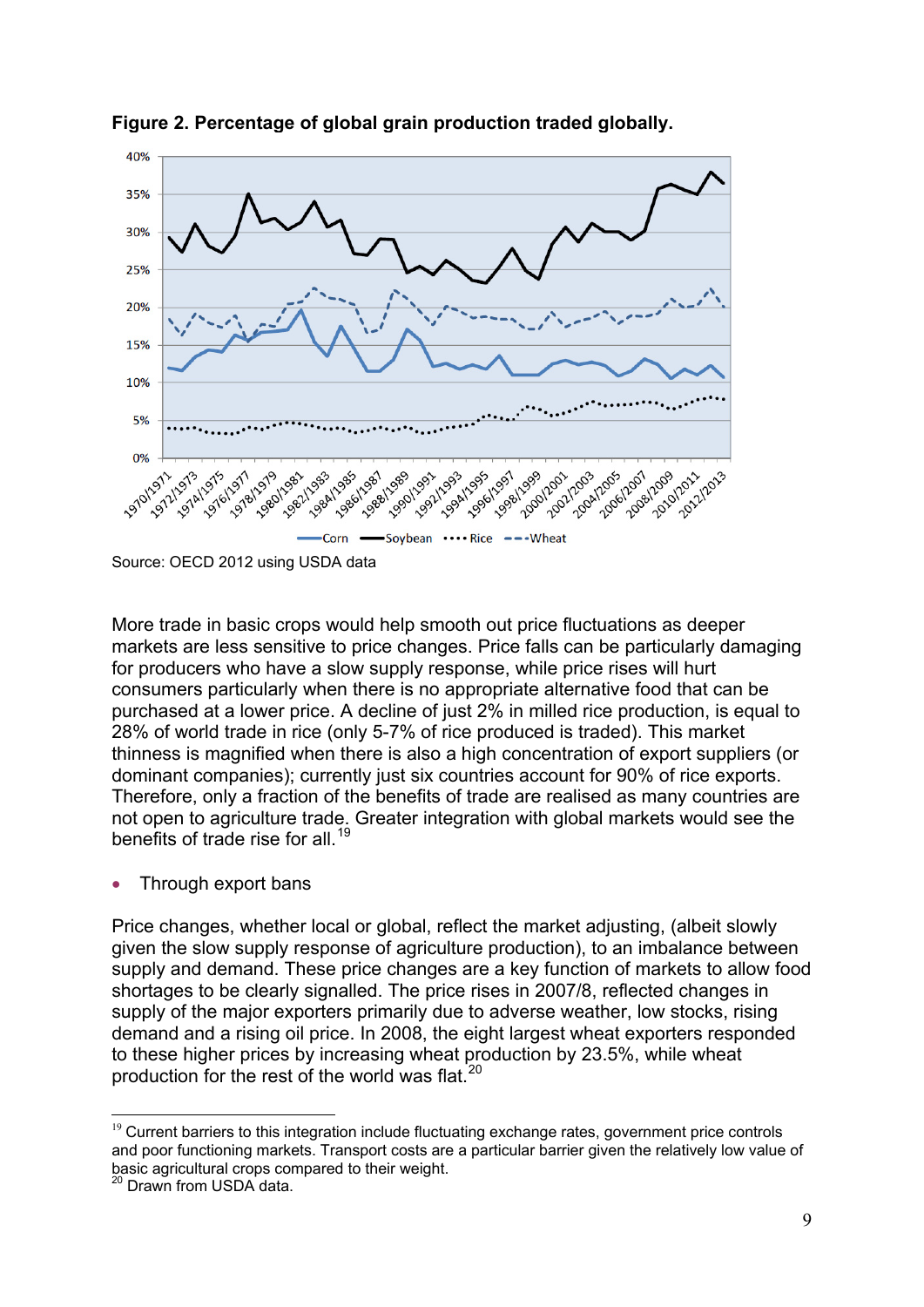Price rises in 2008 also reflected a sense of panic as countries began to withdraw from an open trading system by imposing export bans on vital food grains, such as rice, in an attempt to control the domestic price of food. It is calculated that international rice prices rose an additional 45%, and wheat prices by 25%, as a result of export bans and equivalent policies during the period 2005-8.<sup>[21](#page-9-0)</sup>

While export bans will always have negative international consequences, governments use them in an attempt to keep domestic food prices low at little cost to government budgets. Some studies have shown export bans to be an expensive and inefficient way to tackle food price rises from a domestic perspective. Farmers lose from lower prices and incentives are reduced to invest in future production. The Russian export ban in 2010, resulted in a net loss to Russia of \$300 million.<sup>[22](#page-9-1)</sup> At \$800 million, the loss suffered by least developed countries (LDCs) was even higher because LDC consumers faced higher prices from the global markets as a result of the Russian export ban, while LDC producers did not experience the same gains due to poorly functioning markets.

However other studies have highlighted that there *may* be a domestic advantage to imposing an export ban if the exporting country can by itself influence global prices, and other countries do not retaliate.<sup>[23](#page-9-2)</sup> A country may also rank immediate food security concerns higher than efficiency, and see this policy action as an effective second best response. Given the implications for poor food-importing countries, it is clear that alternative responses to export bans are needed to prevent temporarily high food prices from impacting particularly on poor and vulnerable parts of the global population; this is addressed in Section 3.

Trade benefits are greater if market mechanisms work well. Many rural regions in developing countries are poorly integrated with national, let alone global markets, due to a.) high transport costs<sup>[24](#page-9-3)</sup> and b.) high transaction costs in trading.<sup>[25](#page-9-4)</sup> If global prices are not speedily transmitted (passed on) to a domestic economy, the benefits of trade will not reach that country. Analytical paper no. 7 on '*Trade and Regional Integration in Africa*' details the economic benefits that could result with increased government action to improve trading links in Africa. (One estimate of the potential increase in economic activity in sub-Saharan Africa as a result of a trade facilitation deal at the WTO, which deals only with blockages at the border, is up to €10 billion per year).[26](#page-9-5) Many policy reforms are required to enable countries to take advantage of the opportunities of trade; - ranging from achieving a stable macro-environment and exchange rates, a supportive enabling environment for business, secure property and land rights and adequate infrastructure. Trade is a partial answer to addressing food security concerns but on its own not a sufficient one.

<sup>&</sup>lt;sup>21</sup> Anderson, World Bank

<span id="page-9-1"></span><span id="page-9-0"></span> $22$  Russian consumers gained by \$2.8 billion, but Russian producers lost by \$3.1 billion. Defra analysis using Aglink-Cosimo, 2012,<br><sup>23</sup> Agricultural Price Distortions: Trends and Volatility, Past and Prospective. Kym Anderson, 2012.

<span id="page-9-3"></span><span id="page-9-2"></span> $^{24}$  For some landlocked countries, transport costs can be as high as 77% of the value of their exports. Foresight, 2011.: The Future of Food and Farming.

<span id="page-9-4"></span><sup>&</sup>lt;sup>25</sup> For example arranging the logistics of dealing with export licences, exchange rates, food storage and food safety standards.

<span id="page-9-5"></span>and rood sarety standards.<br><sup>26</sup> http://www.bis.gov.uk/<u>policies/trade-policy-unit/trade-white-paper/white-paper-analytical-papers</u>.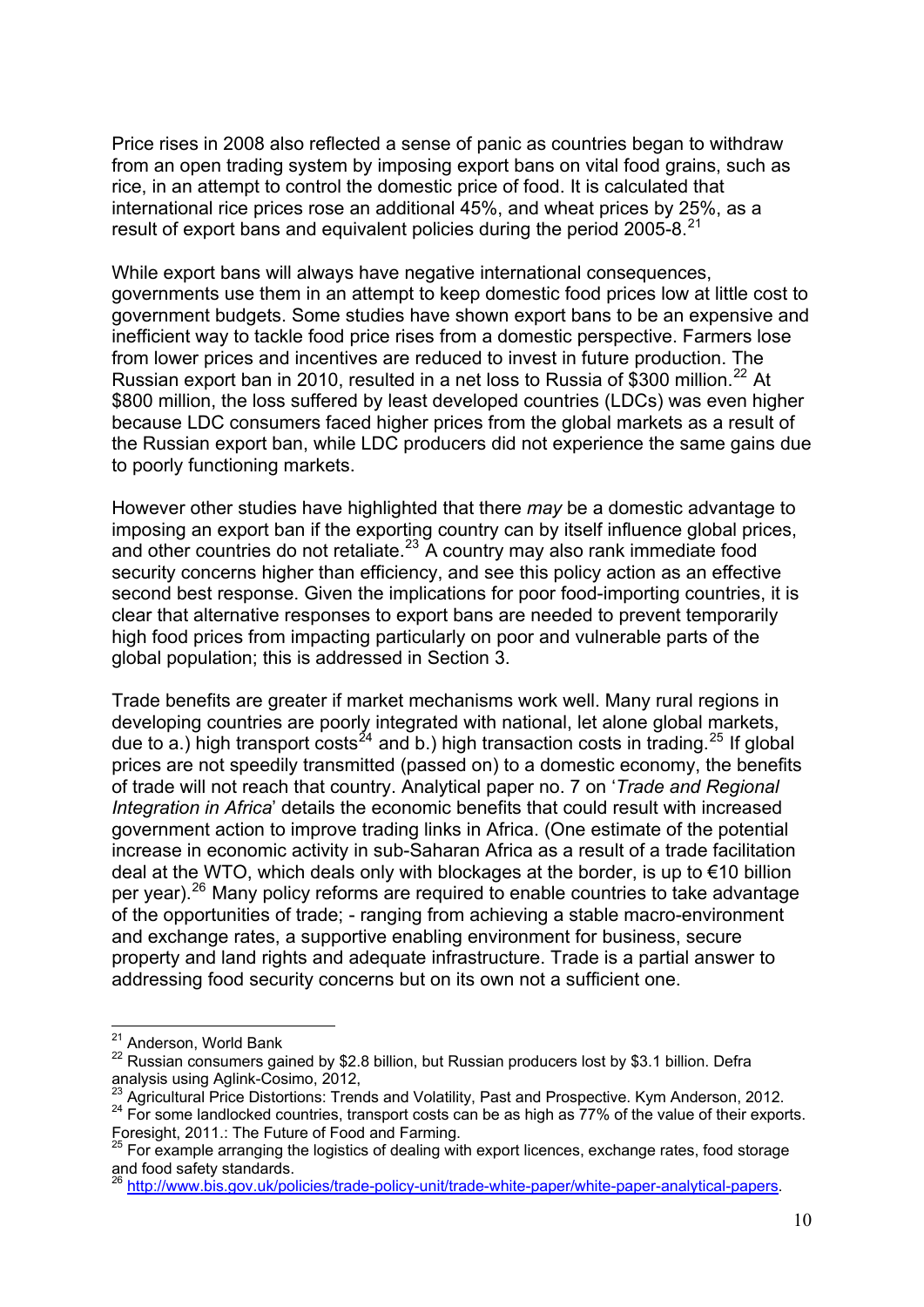# <span id="page-10-0"></span>**Section 3: How can governments ensure trade works for food security?**

Trade is not currently fulfilling its potential when it comes to supporting food security objectives. It is only by allowing trade to work freely and within clear rules, that the benefits of trade will be maximised. Governments can help by:

#### <span id="page-10-1"></span>*a. supporting trade reforms*

- trade-distorting agricultural subsidies and tariffs (trade taxes) and non-tariff barriers<sup>[27](#page-10-2)</sup> that distort price signals and production decisions, (effectively encouraging production away from the most efficient place to produce), should be reduced. While distortions in agriculture trade have decreased in recent years, there is more to be done, for example the average trade-weighted tariff on industrial goods is 8%, while for agriculture it is 25%, with some tariff peaks rising to  $1000\%$ <sup>[28](#page-10-3)</sup>
- export subsidies which artificially lower the price of exports (and which for industrial goods have been ruled illegal for over 50 years), also need more progress. While their use has diminished in recent years, a ban on these subsidies would lock-in reform at the World Trade Organisation
- strengthening the rules on export restrictions would also send a strong signal in support of international trade in agriculture. The UK Foresight report<sup>[29](#page-10-4)</sup> recommended avoiding export bans and G20 leaders in 2011 called for a ban on export restrictions relating to humanitarian food aid.<sup>[30](#page-10-5)</sup> The Net Food-Importing Developing Country grouping at the WTO have sought an exemption for themselves,<sup>[31](#page-10-6)</sup> and all LDC countries, from any export restrictions imposed by major exporters. If strengthened disciplines on export restrictions were applied more generally, this would reduce the international food price from rising as high, as well as ensure access to basic food supplies for some of the world's most vulnerable people

<span id="page-10-2"></span> $27$  These are other policies that discourage trade such as unnecessary red tape, rules on the origin of products, pre-shipment inspections etc...<br>
<sup>28</sup> Pascal Lamy: Trade is vital for food security, 30 August 2011.<br>
<sup>29</sup> Foresight. The Future of Food and Farming (2011)<br>
<sup>30</sup> Ministerial Declaration: Action Plan on Food Price

<span id="page-10-3"></span>

<span id="page-10-5"></span><span id="page-10-4"></span>Ministers, Paris, 2011.

<span id="page-10-6"></span> $31$  31 developing countries: Antigua and Barbuda, Barbados, Bolivarian Republic of Venezuela, Botswana, Côte d'Ivoire, Cuba, Dominica, Dominican Republic, Egypt, El Salvador, Gabon, Grenada, Honduras, Jamaica, Jordan, Kenya, Maldives, Mauritius, Mongolia, Morocco, Namibia, Pakistan, Peru, Saint Kitts and Nevis, Saint Lucia, Saint Vincent and the Grenadines, Senegal, Sri Lanka, Swaziland, Trinidad and Tobago and Tunisia.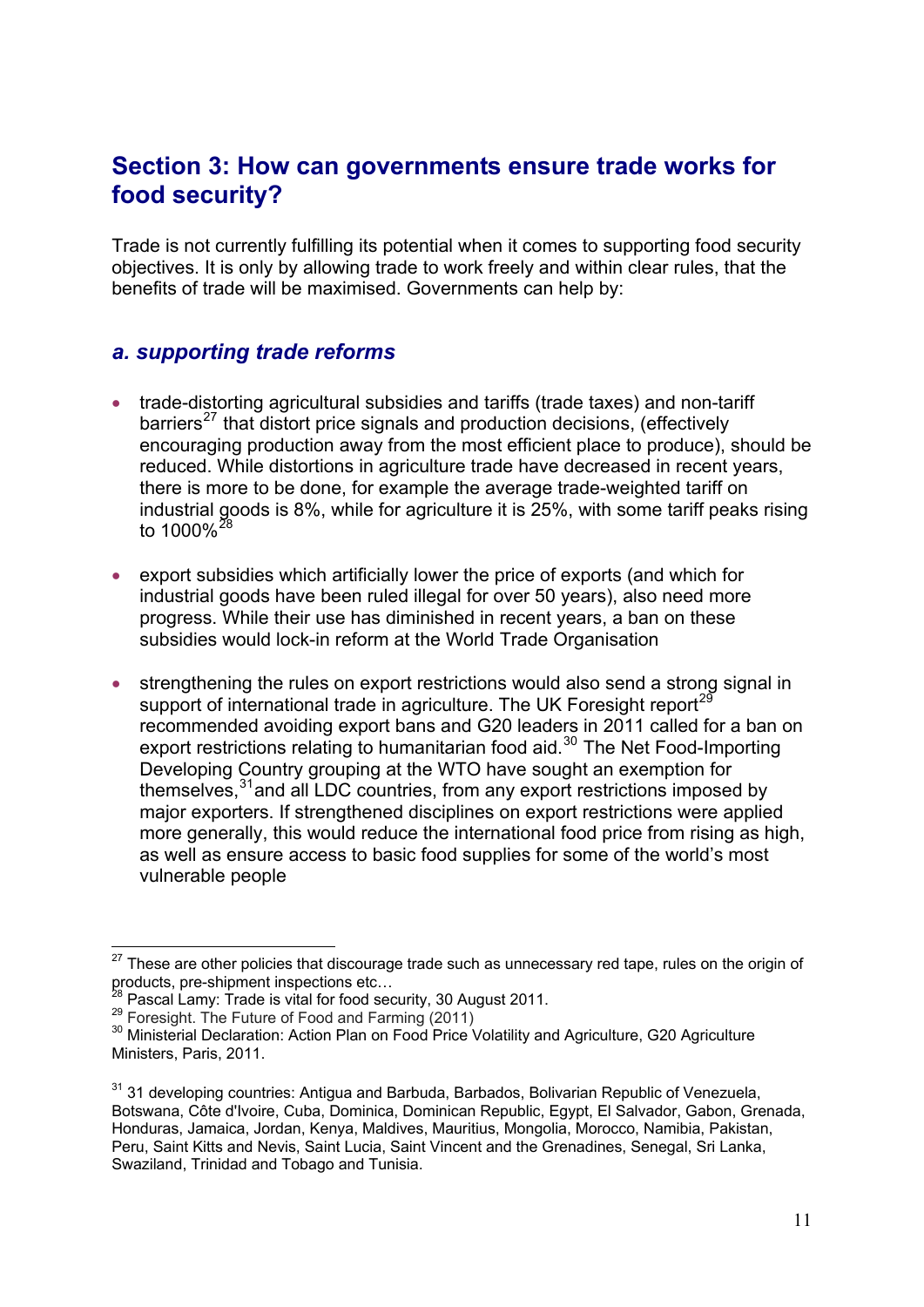- the UK is actively working to achieve more progress on multilateral agriculture negotiations at the WTO; $32$  as well as pushing for reform of the EU Common Agricultural Policy<sup>[33](#page-11-2)</sup> to increase the market orientation of farming and target funds at the delivery of environmental public goods instead
- a multilateral trading system relies on a set of rules to work properly. There needs to be minimum sanitary and phyto-sanitary standards  $(SPS)^{34}$  $(SPS)^{34}$  $(SPS)^{34}$  to ensure consumers have confidence in the safety of the food they are purchasing, and to prevent producers competing against each other in a race to the bottom in supplying sub-standard food. The UK supports the WTO as well as the Food and Agriculture Organisation (FAO), International Plant Protection Committee (IPPC), Office International des Epizooties OIE), the Codex Alimentarius Commission and the World Health Organisation (WHO), in determining what these standards should be

## <span id="page-11-0"></span>*b. supporting complementary policies to trade*

While an in-depth discussion of non-trade policy requirements is beyond the scope of this paper, some key issues that are highly relevant for trade policy are outlined below.

social protection systems

1

Trade will bring increased incomes and growth to a country, but it will not lift everyone out of poverty simultaneously and may increase inequality for a time. As an economy grows, it will need careful monitoring to ensure those who do not benefit from changes,  $35$  can still meet their minimum needs during this time of transition.

Middle income countries have begun to use social protection programmes that provide support (usually in the form of cash transfers or cash for work schemes) to previously identified households at risk when food prices rise. This targeted support is a far more efficient way to support households, as it does not penalise producers, only supports those who really need it rather than providing subsidised food for all, and is cheaper for developing country governments who often have tight budgets. However, it does rely on a pre-existing institutional network that can take time and resources to build and operate well. Advance planning is therefore essential if second best and costly responses such as export bans are to be avoided in the

<span id="page-11-1"></span> $32$  While progress at the WTO is currently stalled, developing countries and LDCs at present have increased flexibilities under WTO rules to protect their domestic agriculture activities if they feel that subsidised trade, or more developed businesses are affecting their own agriculture sector.

<span id="page-11-2"></span> $33$  The EU's Common Agricultural Policy currently spends over 40% of the EC's budget and does not represent good value for money for EU taxpayers or EU consumers who face higher food prices as a result. Subsidised food production will also impact on global markets by lowering the price of certain food crops.

<span id="page-11-3"></span><sup>&</sup>lt;sup>34</sup> SPS measures are defined by the WTO and refer to any measure, procedure, requirement, or regulation, taken by governments to protect human, animal, or plant life or health from the risks arising from the spread of pests, diseases, disease-causing organisms, or from additives, toxins, or contaminants found in food, beverages, or feedstuffs.

<span id="page-11-4"></span> $35$  For example those who previously benefited from agricultural protection and struggle to find alternative employment in other growing sectors of the economy.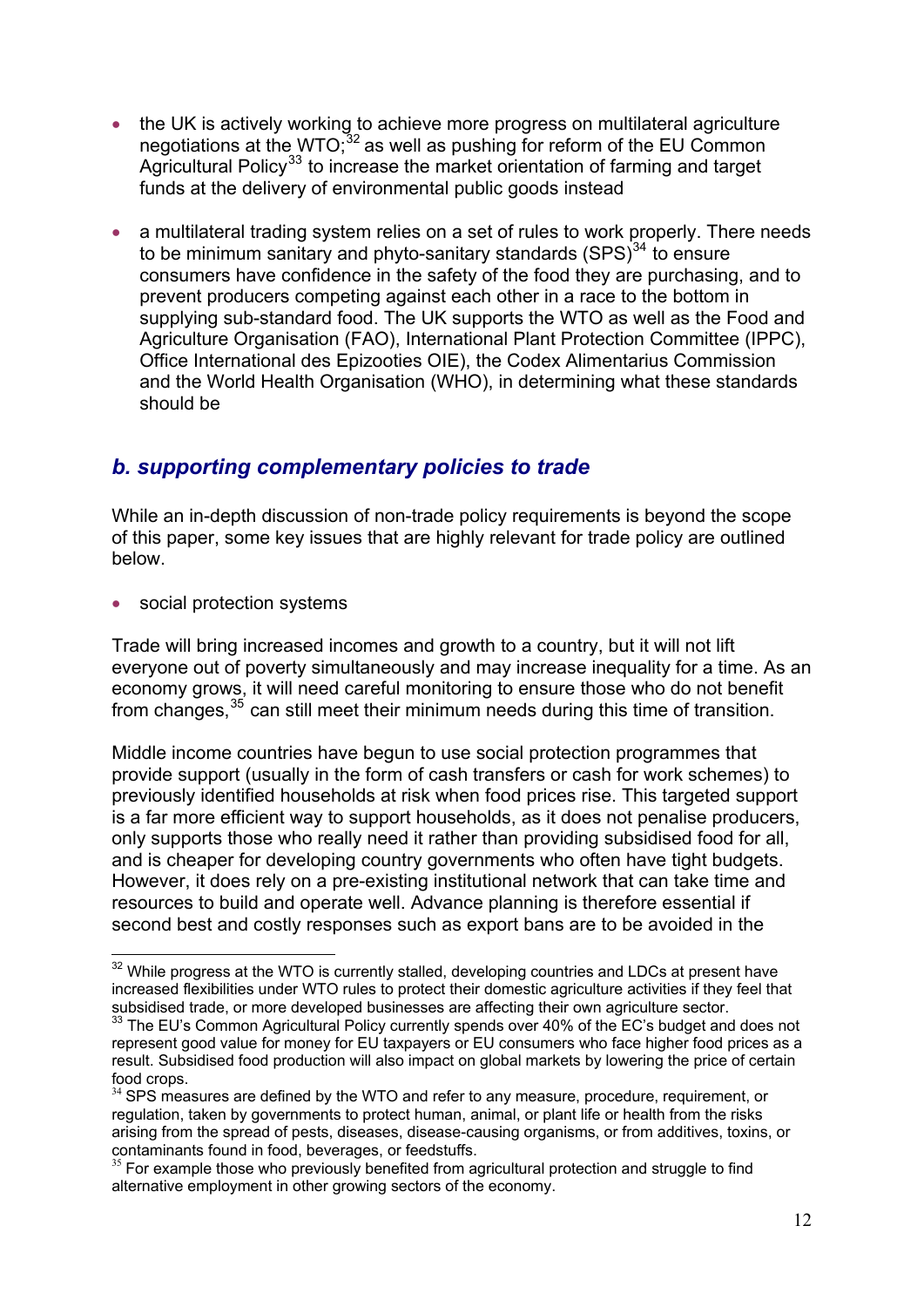future.<sup>[36](#page-12-0)</sup> The UK government is currently increasing its support for social protection programmes from nine countries in 2009 to17 by 2014.

• supporting agriculture

Agriculture still supports many poor small-holder farmers in developing countries and between a half and two thirds of the world's poor live in rural areas.<sup>[37](#page-12-1)</sup> Increasing the productivity of small-holder farms could be an effective pro-poor growth strategy as well as increasing the supply of food, and reducing prices. Greater diversification of countries supplying the global market in basic agriculture commodities would also allow a deeper, more stable global market.

However the tension between supporting existing small-holders and supporting a viable future where some farm-holdings become larger must be carefully managed. It will be essential to ensure the enabling environment for agriculture is improved, and any under-investment in public goods such as transport, irrigation, credit markets and research and development is corrected.<sup>[38](#page-12-2)</sup> This approach is more neutral than providing direct support to farmers which can result in perverse incentives and uncompetitive and unsustainable farms. However it can often be difficult for governments to avoid offering direct support given the opportunities it provides for political patronage.

It is useful to distinguish between countries which focus less on agriculture as they have progressed into services and industry, and therefore import more food, and countries who import more food because they have not invested sufficiently in their own agriculture potential or have adopted failed agricultural policies.<sup>[39](#page-12-3)</sup> Current high crop prices coupled with predictions of high crop prices in the future provide a good incentive to re-focus in this area.

<span id="page-12-0"></span> $36$  The IMF estimate that responding to the 2008 food price rises in Sub-Saharan Africa (SSA) cost 1% of it's GDP. IMF (2011): Managing Global Growth Risks and Commodity Price Shocks – Vulnerabilities and Policy Challenges for Low-Income Countries.<br><sup>37</sup> OECD, 2012.

<span id="page-12-2"></span><span id="page-12-1"></span><sup>&</sup>lt;sup>38</sup> Defra have calculated that a 10% increase in livestock feed efficiency in Brazil, Russia, India and China could bring down global wheat prices by 20% and for coarse grains by 25%. The latter change alone would increase consumer welfare in SSA by \$1.6 billion per year. This is a good example of how investments in agriculture can benefit all and how the growth of emerging economies such as Brazil and China has important implications for developing countries.

<span id="page-12-3"></span><sup>39</sup> OECD, 2012.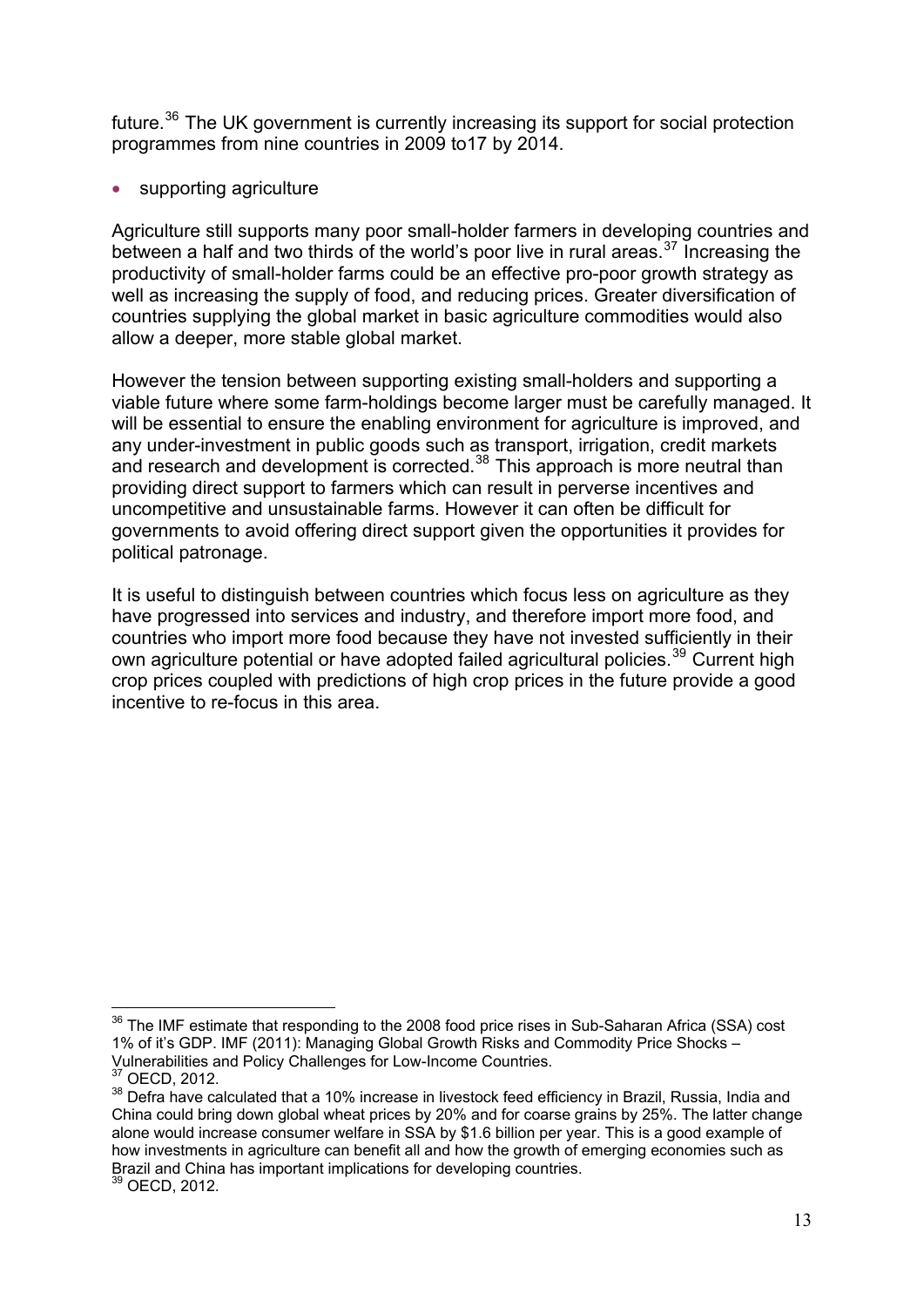#### **Box 1: Providing a stable policy environment**

Predictable responses to international food price spikes are vital. Producers need to know their increased investment in production, based on high prices, will not be undercut by an export ban or government stock release which will then depress prices. They also need to manage risk themselves rather than rely on government intervention (for example if prices fall too low). However there may also be significant market failures in the credit, risk and insurance markets that governments may need to address before they can expect the market to function without government intervention. Objective and transparent guidelines for when a government plans to intervene will help increase market confidence, (for example with the release of food stocks). $40$ 

Ensuring the macro-environment remains stable in the event of a price spike is another key task of government as higher food prices can lead to increased wage claims and higher inflation which can then become difficult to control.

<span id="page-13-0"></span>Biofuel policy also has an impact on food prices. A significant part of the price increase for coarse grains (cereal grains other than wheat or rice), has been attributed to biofuel policy. $4^4$  Biofuels are supported by government subsidies or mandates to use biofuels as a renewable energy requirement in the transport sector. Governments could ensure these requirements for the transport sector do not increase pressure on food prices and do indeed contribute to reduced emissions of carbon dioxide. One tool available to governments to explore is to allow greater flexibility in the mandates of biofuel production. This means crops that were grown to serve biofuel requirements, (and are relatively inflexible to price changes) can be diverted into the food supply chain to alleviate global pressures on food prices at a time of crisis. Again, this must be done in a transparent and predictable manner so producers have clear expectations on likely returns. Defra estimate price spikes on coarse grains could be reduced by 15-40% if both the EU and the US adopted this policy.<sup>4</sup>

<span id="page-13-1"></span><sup>1</sup>  $40$  The size of stocks required will depend on how effective the distribution systems are within the country and how quickly vulnerable people can be reached. Maintaining stocks will also entail a cost for government, which should also encourage minimum stocks to be held.

<span id="page-13-2"></span><sup>&</sup>lt;sup>41</sup> Headey, D: Some possible responses to rising food prices, International Association of Agricultural Economists Triennial Conference. 18-24 August, 2012.

<span id="page-13-3"></span><sup>42</sup> http://www.defra.gov.uk/publications/2012/06/27/pb13786-biofuels-food-security/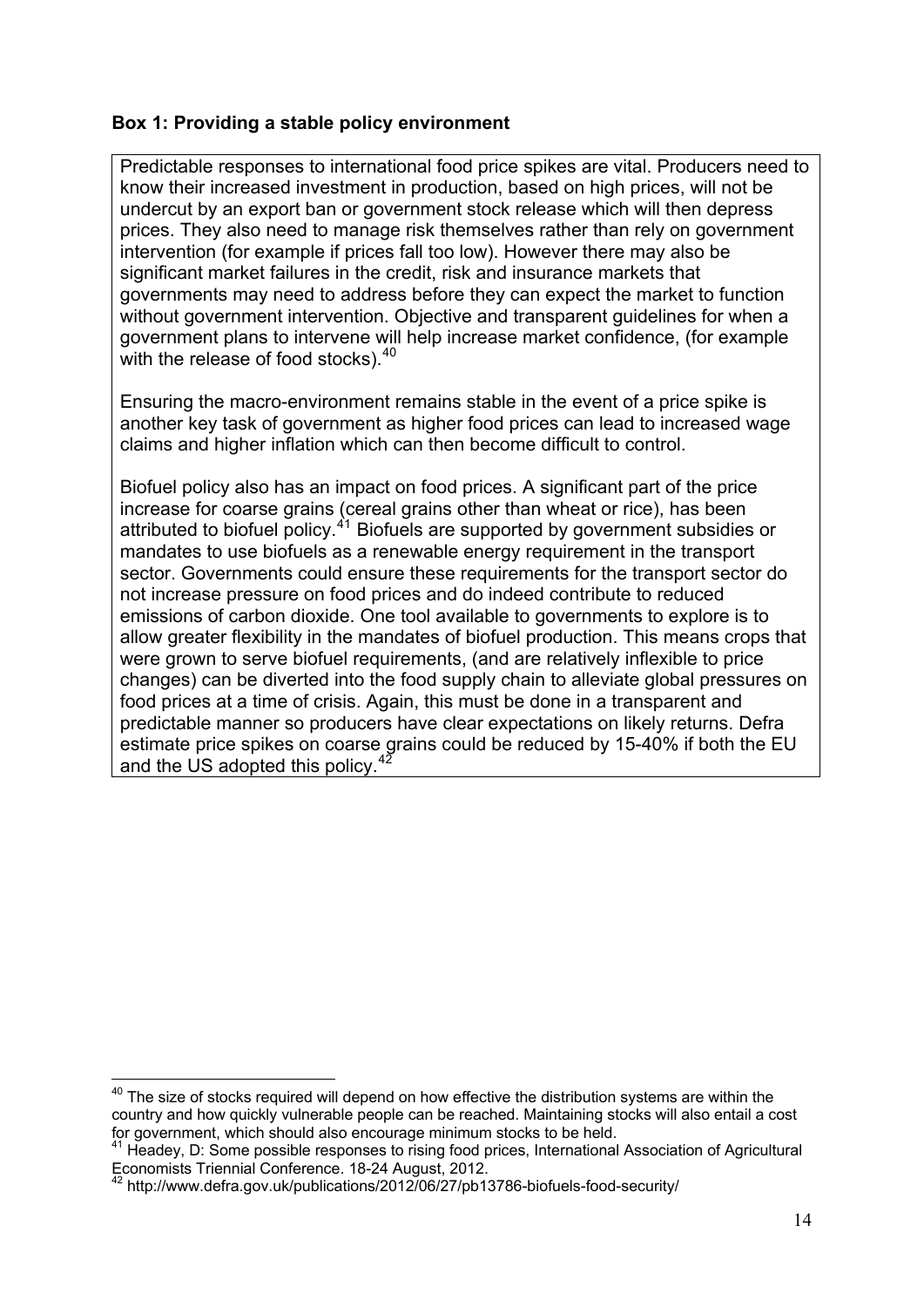## <span id="page-14-0"></span>**Conclusion**

There are an estimated 870 million people who are food-insecure, concentrated in low and middle income countries.<sup>[43](#page-14-1)</sup> This matters as the effects can last for generations. Food insecurity is closely linked to poverty. In the context of rising food prices, increased population pressures, changing diets and future climate change, food insecurity is receiving more attention from all governments, (particularly around the issue of food price spikes which can temporarily affect many more people than those who are long-term (chronically) food-insecure).

Both domestic and international trade's greatest contribution to food security is by raising incomes and hence the ability to purchase (access) food. Therefore, all trade which increases growth, not just in agriculture products, aids the reduction of food insecurity. Of course, growth from trade will not benefit all at the same rate, which is why additional complementary policies are needed to ensure vulnerable people are supported during this transition.

Trade also helps balance the supply and demand for food and increasing the overall availability of food through increases in productivity, economies of scale and specialisation. In addition, trade plays an important role in stabilising prices, especially when trade barriers do not distort markets and when more countries participate in the global market for basic agricultural crops.

However trade policy is just one necessary element in the fight to reduce food insecurity and policies in many other areas are needed which are outside the scope of this paper.

Trade-specific measures that could be addressed include:

- **Reducing trade-distorting agriculture tariffs and subsidies** (and non-tariff barriers) at a multilateral level to make agriculture trade more effective and efficient.
- Ban agricultural **export subsidies** as has been done for industrial goods over 50 years ago.
- Strengthen the rules on **export restrictions** to send a strong signal in support of international trade in agriculture.

Complementary policies to trade include promoting agriculture, establishing social protection schemes and maintaining a stable macro-environment. In addition bio-fuel policy could be used to alleviate global pressures on food prices, particularly for the poorest countries, by allowing bio-fuel crops to be diverted into the food supply chain at a time of global crisis. The UK government is currently exploring how to achieve this in a manner that does not deter private sector investment into bio-fuels.

<span id="page-14-1"></span><sup>1</sup> <sup>43</sup> FAO: The State of Food Security in the World, 2012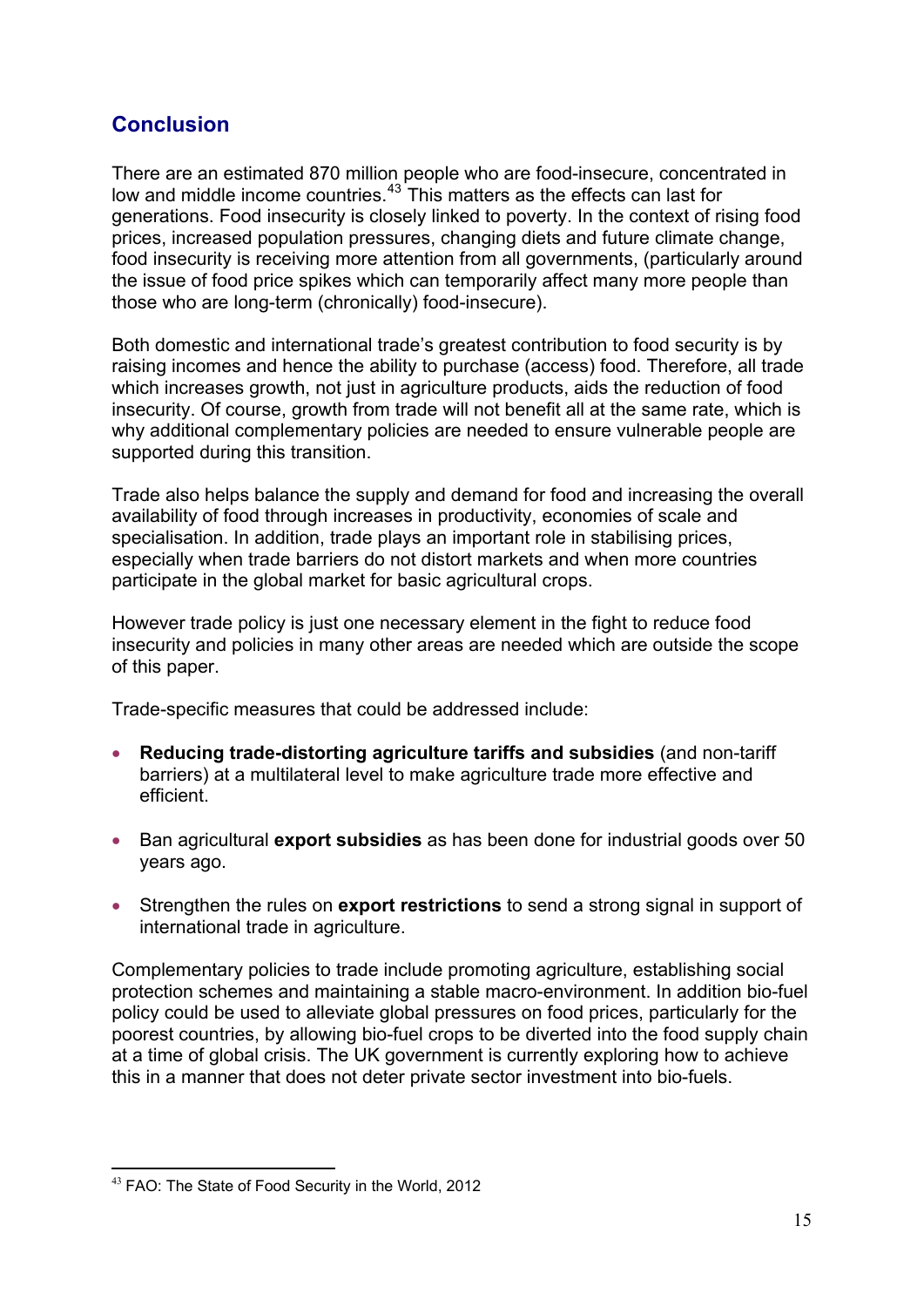## <span id="page-15-0"></span>**Trade and Investment Analytical Papers**

This paper is part of a series of analytical papers, produced by the joint BIS/DFID Trade Policy Unit, which support the Trade and Investment White Paper and the Trade and Investment Challenge. The full list of papers that will be available are:

- 1. Global context: how has world trade and investment developed? What's next?
- 2. Economic openness and economic prosperity
- 3. UK trade performance over the past years
- 4. The UK and the Single Market
- 5. Protectionism
- 6. Sources of Growth
- 7. Trade and Regional Integration in Africa
- 8. Comparative Advantage of the UK
- 9. Trade promotion
- 10. Food Security
- 11. Trade Facilitation
- 12. Asia
- 13. Trade Finance
- 14. Bilaterals/plurilaterals how can we make them better for the world trading system.
- 15. Trade and the environment
- 16. Investment, including the impact of foreign ownership
- 17. Regulatory cooperation
- 18. Anti-dumping